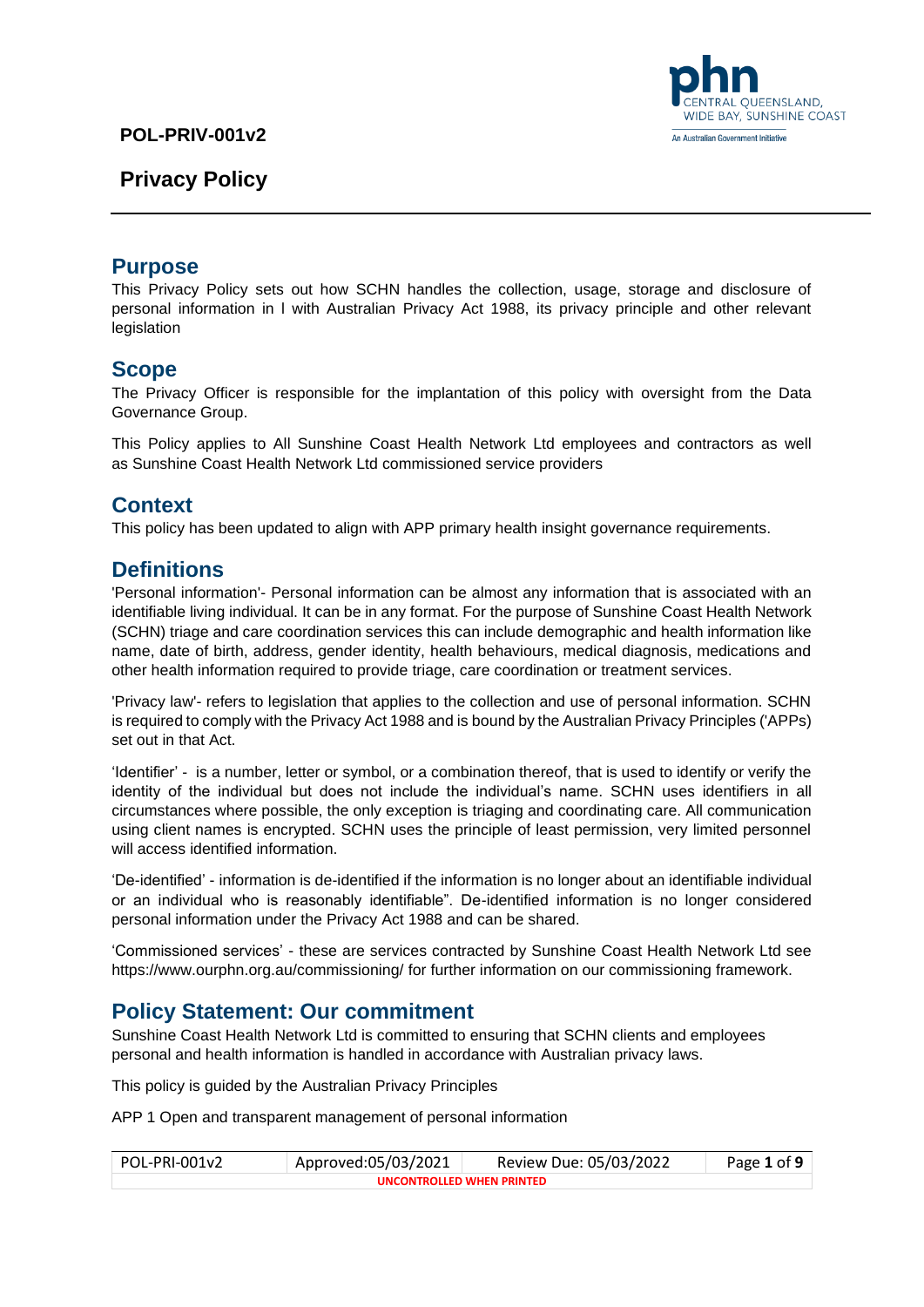

#### An Australian Government Initiative

### **POL-PRIV-001v2**

# **Privacy Policy**

APP 2 Anonymity and pseudonymity

- APP 3 Collection of solicited personal information
- APP 4 Dealing with unsolicited personal information
- APP 5 Notification of the collection of personal information
- APP 6 Use or disclosure of personal information
- APP 7 Direct marketing
- APP 8 Cross-border disclosure of personal information
- APP 9 Adoption, use or disclosure of government related identifiers
- APP 10 Quality of personal information
- APP 11 Security of personal information
- APP 12 Access to personal information
- APP 13 Correction of personal information

### **Objectives**

To comply with legislative requirements and outline the collection and handling of personal information for Sunshine Coast Health Network Ltd employees, contractors and commissioned service providers.

# **Overview**

Sunshine Coast Health Network Ltd is committed to ensuring that SCHN clients and employees personal and health information is handled in accordance with Australian privacy laws.

SCHN employees, contractors and commissioned services are bound by the legal requirements of the Australian Privacy Principles from the Privacy Act 1988.

As custodians of client and employee data SCHN ensures that the personal information collected is protected. SCHN, contractors and commissioned services collects only essential information required for the performance of its services. In case of direct health service delivery for example triage and care coordination, SCHN, contractors and commissioned services are required to collect identified personal, sensitive, and clinical information to perform these services. Should a client or employee choose not to provide personal information requested, SCHN, contractors or commissioned service providers may not be able to accurately provide the services required.

Beyond direct health service delivery, de- identified information will assist SCHN with various activities including targeted service commissioning as well as health service planning and policy development to help improve local health systems.

#### Collection of client and employee personal and health data

SCHN limits the collection of personal information where possible. SCHN collects the minimum information required to provide triage and care coordination services and de identify information where

| POL-PRI-001v2             | Approved:05/03/2021 | Review Due: 05/03/2022 | Page 2 of 9 |  |
|---------------------------|---------------------|------------------------|-------------|--|
| UNCONTROLLED WHEN PRINTED |                     |                        |             |  |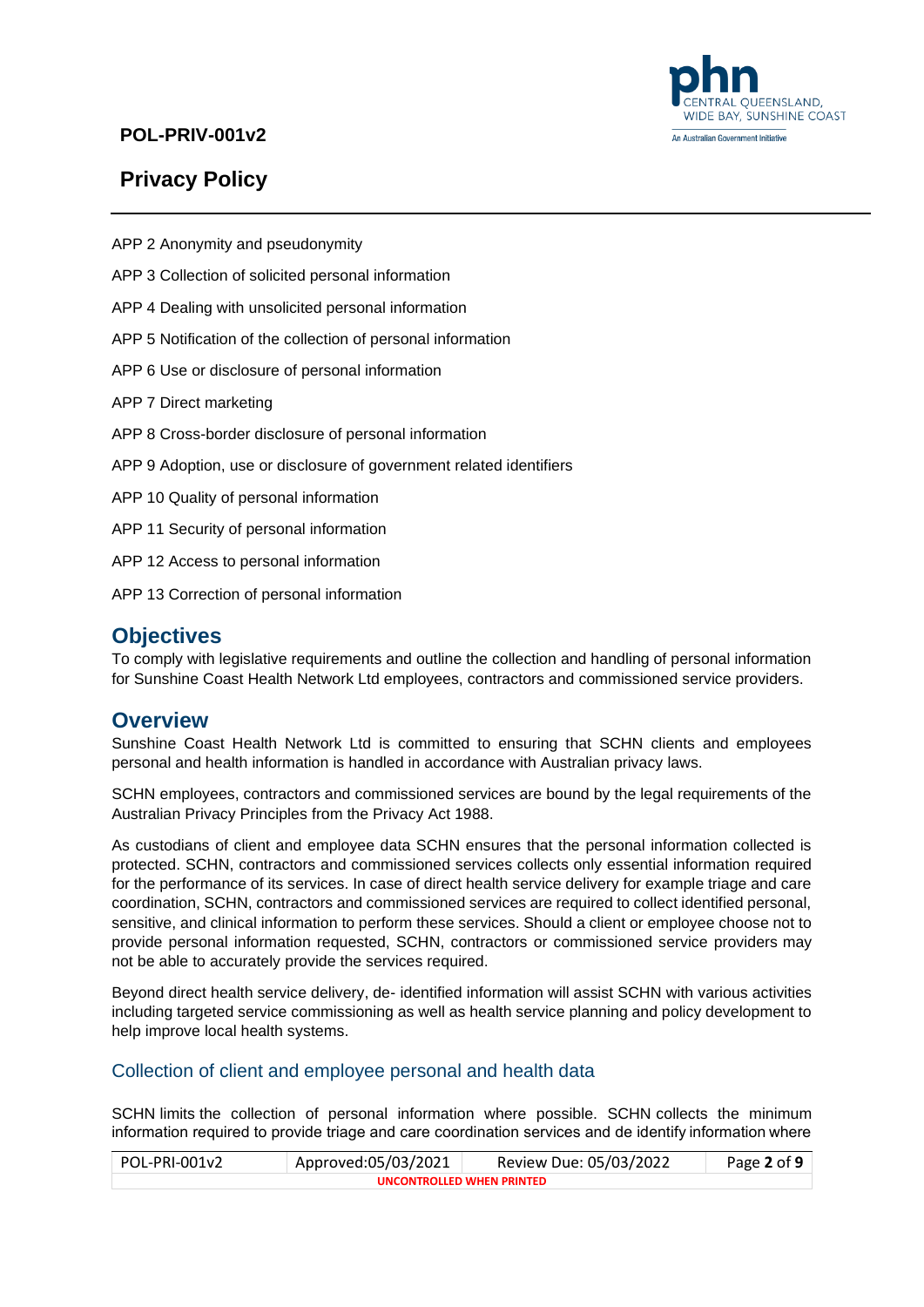

# **Privacy Policy**

 $\overline{a}$ 

possible to perform provider performance monitoring, funder reporting and population health planning. SCHN collects, holds, and uses personal data about an individual only as permitted or required by applicable laws.  

### What personal information does SCHN collect?

The information SCHN collects depends on the relationship with the individual, the nature of the function it needs to perform and the services it needs to commission.  

| Individual                                                     | <b>Type</b>           | <b>Information collected</b>                                                                                                                                                                                                                                              |  |
|----------------------------------------------------------------|-----------------------|---------------------------------------------------------------------------------------------------------------------------------------------------------------------------------------------------------------------------------------------------------------------------|--|
| Stepped Care intake and Identified<br>triage Clients           |                       | Including but not limited to: Name, date of birth, address,<br>contact details, next of kin details, carer's details, and<br>referrer details, reason for referral, medical history,<br>diagnosis, medications, and consent.                                              |  |
| <b>Clients</b><br>of other commissioned<br>services            | De identified         | Including but not limited to: Identifier, year of birth, reason<br>for referral, diagnosis, medications, and consent.                                                                                                                                                     |  |
| Service providers                                              | Identified            | Including but not limited to: Names, addresses, phone<br>numbers and other contact details, information about<br>professional qualifications affiliations, certifications and<br>work status, information about the services offered or<br>provided and provider numbers. |  |
| Clinical Council and other Identified<br>advisory stakeholders |                       | Including but not limited to: Names, addresses, phone<br>numbers and other contact details, bank details where<br>payment for services apply.                                                                                                                             |  |
| <b>Website users</b>                                           | De Identified         | SCHN does not use IP trackers or have any log in<br>requirements to access our website. SCHN does not<br>collect cookies but do have links to third party websites<br>that do collect cookies.                                                                            |  |
| Stakeholders using<br>our Engage online<br>platform            | Identified            | May include but not limited to: Name, gender, IP address,<br>submissions to the site for example: opinions, voting<br>results (unless anonymous), chat logs etc.                                                                                                          |  |
| Stakeholders using<br>our Qualtrics survey<br>platform         | Use case<br>dependent | Depending on the use case identified information may<br>include but not limited to: Name, gender, IP address,<br>submissions to the site for example: opinions, voting<br>results (unless anonymous), chat logs etc.                                                      |  |
| Prospective<br><b>SCHN</b> employees                           | Identified            | Including but not limited to: Names, addresses, phone<br>numbers and other contact details, and information about<br>work history and performance, qualifications, services<br>offered or provided and other relevant details.                                            |  |
| POL-PRI-001v2                                                  | Approved:05/03/2021   | Review Due: 05/03/2022<br>Page 3 of 9<br><b>UNCONTROLLED WHEN PRINTED</b>                                                                                                                                                                                                 |  |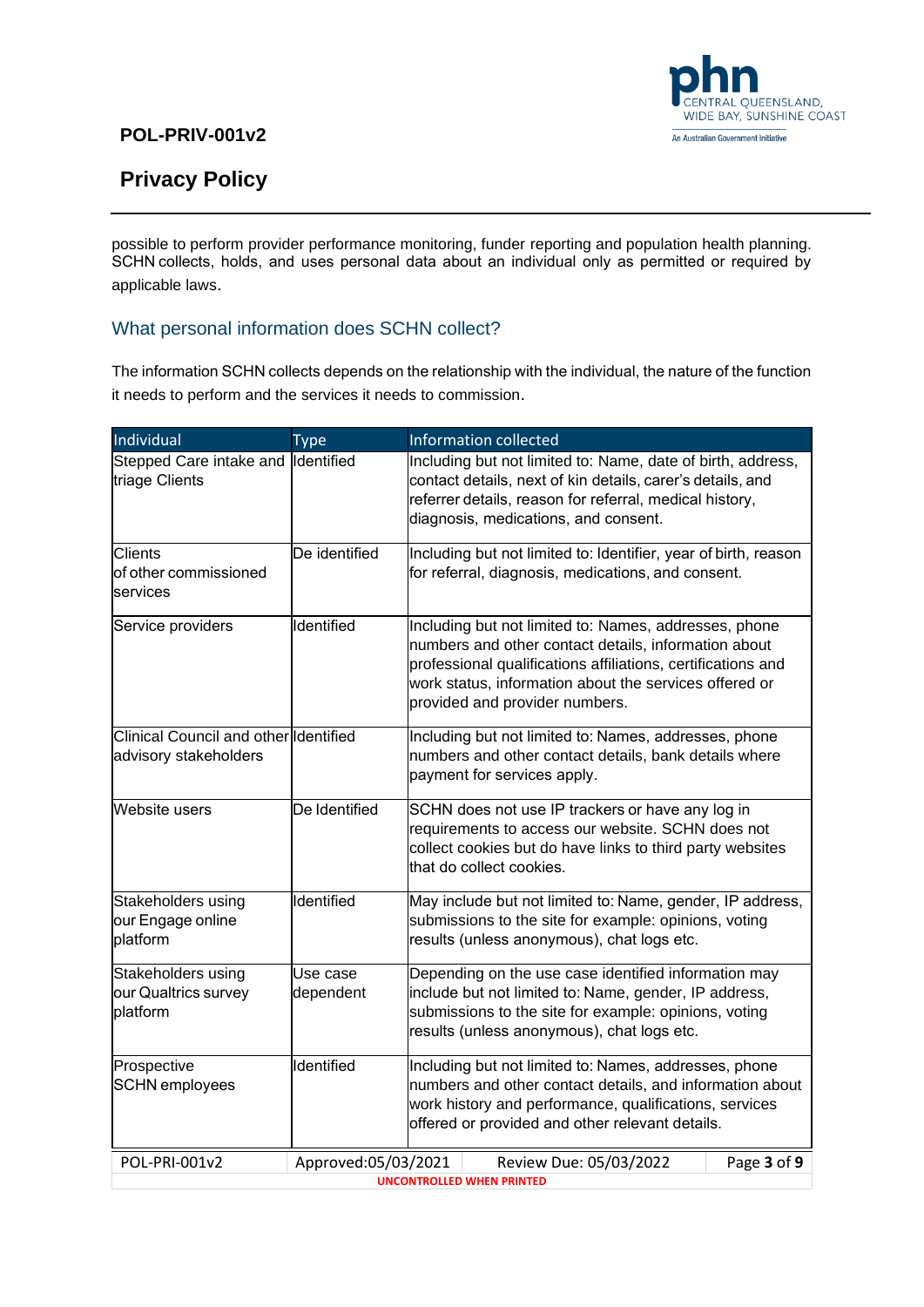

# **Privacy Policy**

| <b>SCHN</b> employees                                            | Identified | Including but not limited to: Names, addresses, phone<br>numbers and other contact details, and information about<br>work history and performance, qualifications, TFN and<br>bank details for tax and payroll purposes, emergency<br>contacts. |
|------------------------------------------------------------------|------------|-------------------------------------------------------------------------------------------------------------------------------------------------------------------------------------------------------------------------------------------------|
| <b>ISCHN Contractors</b>                                         | Identified | Including but not limited to: Names, addresses, phone<br>numbers and other contact details, and bank details for<br>tax and payroll purposes.                                                                                                   |
| <b>Prospective Providers</b><br>using our application<br>process | Identified | Including but not limited to: Names, addresses, phone<br>numbers and other contact details, information about<br>professional qualifications, information about the services<br>offered or provided and provider numbers.                       |

### Security of information collected

SCHN, contractors and commissioned services takes all legally required data protection measures in accordance with SCHN Data Management and Cyber IT Security Policies to mitigate the risk of data loss, misuse, and unauthorised access.

SCHN data systems that collect client information are cloud based and hosted externally in Australia where service level agreements uphold the highest IT security standards to satisfy SCHN security needs.   

SCHN Identity Management Policy holds our system owners to a permission model of least privilege; ensuring access is only available to those where access is necessary to provide services.

Unless critical to perform services, all information is de identified and encrypted prior to transfer to the SCHN otherwise it is entered into SHN secure systems directly or it is received in de identified format by secure upload direct to our secure systems.

All communications where clients are identified is via encrypted secure mail. System generated communications use client identifiers in place of names.

Non-client information may be stored on local secure servers; this information may include emails, documents, or photographs from events. SCHN takes all reasonable steps to obtain written permission to take and use photographs and video images.

It is SCHN position to use only system and tools hosted in Australia. It may be the contingency of these providers to use overseas servers during a system failure. In this case our SLA requires they still abide by Australian privacy law standards.  

| POL-PRI-001v2             | Approved:05/03/2021 | Review Due: 05/03/2022 | Page 4 of 9 |  |
|---------------------------|---------------------|------------------------|-------------|--|
| UNCONTROLLED WHEN PRINTED |                     |                        |             |  |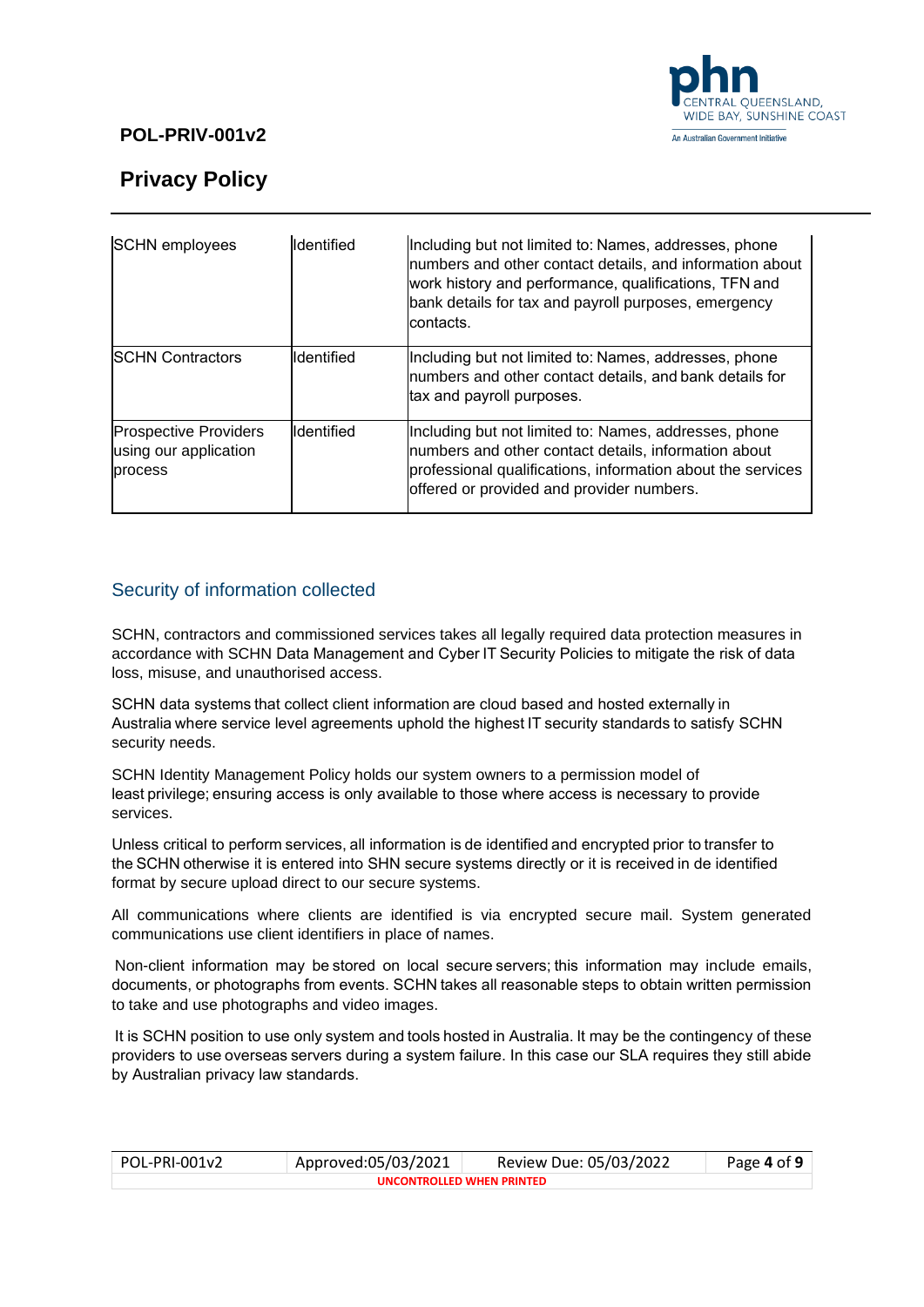

# **Privacy Policy**

### Use of client and employee personal and health data

SCHN only collects personal information where it is necessary to provide its services. SCHN takes all legally required and commercially reasonable steps to ensure that individuals' personal data is reliable for its intended use that is; accurate, complete and, where necessary, appropriately updated. 

Services and activities that require the use of client and employee personal data:

- Triage and care coordination
- Clinical service delivery
- Promoting our services and events
- Disseminating relevant information and supports to our stakeholders
- Providing relevant information to our stakeholders
- Compliance for funding
- Quality assurance and audit, risk management
- Contract management and performance monitoring
- Research with appropriate ethics and consents
- Perform administrative operations
- Perform payroll and staff management
- Performing IT archiving, systems development, and testing.

When prescribed by specific departmental reporting requirements SCHN uses standard client identifiers such as statistical linkage keys which allow for deidentified client information to be used for high level population health reporting. Clients are informed and consent to their information being reported to funding bodies.

SCHN data analysis teams use suppression rules on deidentified information to ensure that reidentification is not possible when exploring small cohorts from regional areas.

#### Disclosure of client and employee information

Sunshine Coast Health Network Ltd may use and disclose personal information to related companies, agents or contractors who provide products and services to the organisation or on behalf of the organisation.  In dealing with these agents or contractors, SCHN ensures that the information provided is used for the express purpose for which it is disclosed. 

Organisations or entities where SCHN may disclose client or employee information include:

| POL-PRI-001v2             | Approved:05/03/2021 | Review Due: 05/03/2022 | Page 5 of 9 |  |
|---------------------------|---------------------|------------------------|-------------|--|
| UNCONTROLLED WHEN PRINTED |                     |                        |             |  |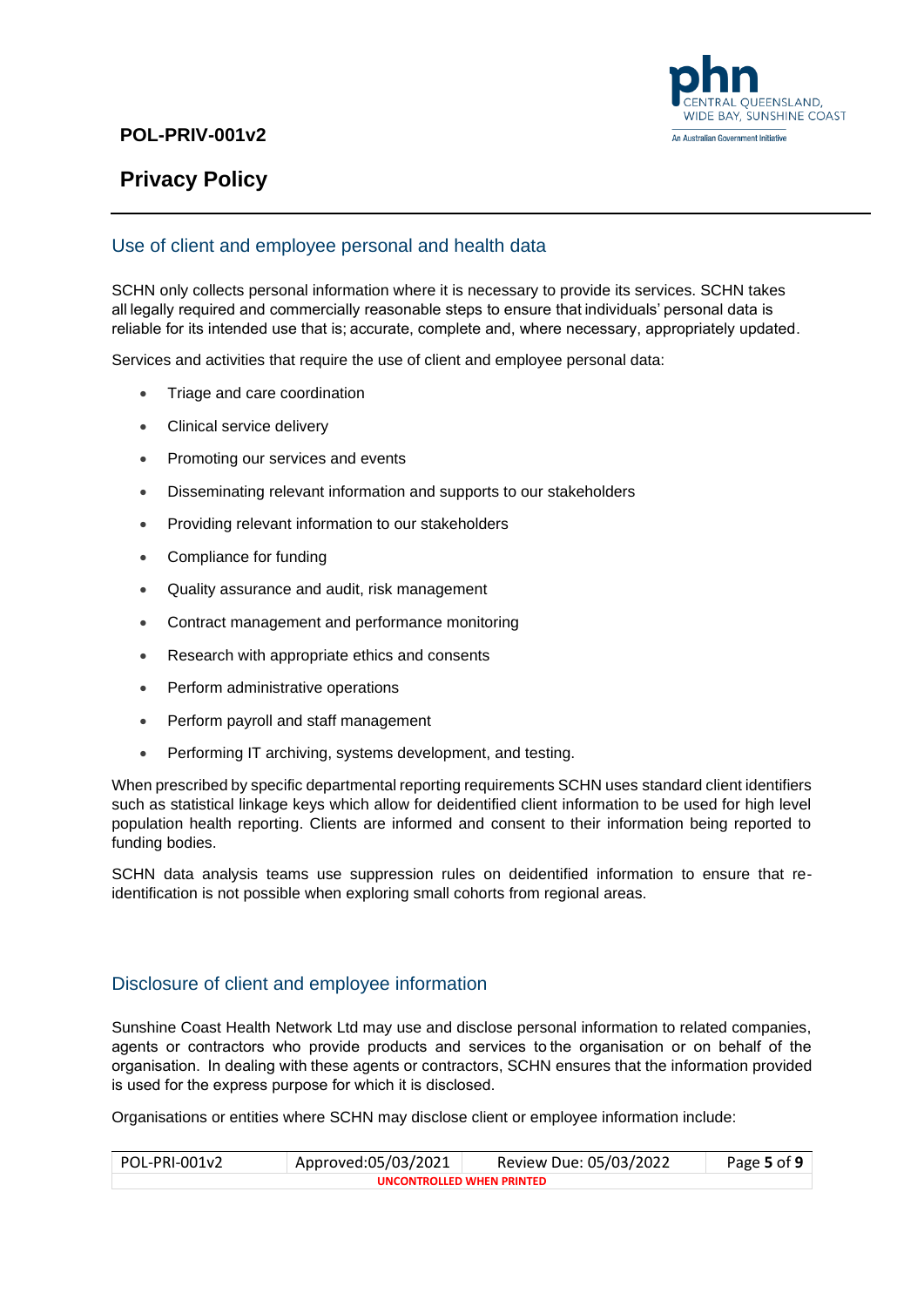

# **Privacy Policy**

- The SCHN's commissioned services for the purpose of service delivery
- The SCHN's agents, contractors, and external advisers
- Commonwealth and State government agencies and other funders
- External payment systems operators
- Legal or government entities to comply with a legal request for your personal information for example subpoena or warrant.

SCHN collects client consent for the above disclosures excluding cases where compelled by law or duty of care for example when there is an immediate threat or risk of harm to themselves or others.

### Our website, social media, and cookies

SCHN website www.ourphn.org.au does not collect browsing information that identifies users.

SCHN website is built on Word Press and uses third-party applications that collect information for security purposes called Word Fence. SCHN also uses Google Analytics to collect statistics on pages viewed. Users can change browser settings to limit the information collected when accessing our website.

As users do not need to log in into SCHN website, storage of cookies is not required. SCHN currently do not have any comments features active on its pages that collect temporary user cookies. SCHN will ensure a pop-up message is used to alert users to the use of cookies should this change.

SCHN home page includes an embedded search feature to an external web application that is not run or managed by the SCHN called Healthdirect service finder. The Healthdirect Australia Online Services make records of user visits and logs the following information for statistical purposes:  

- the user's server address
- the user's -level domain name
- the date and time of access to the site
- pages accessed and documents downloaded
- the previous site visited; and
- the type of browser software in use.

SCHN uses YouTube's Privacy Enhanced Mode for videos uploaded to our website. This avoids users being redirected to a third-party website that may collect user information without consent.

SCHN uses social networking services such as Twitter, Facebook, and YouTube to communicate with the public and health professionals about its activities. When users communicate with SCHN using

| POL-PRI-001v2             | Approved:05/03/2021 | Review Due: 05/03/2022 | Page 6 of 9 |  |
|---------------------------|---------------------|------------------------|-------------|--|
| UNCONTROLLED WHEN PRINTED |                     |                        |             |  |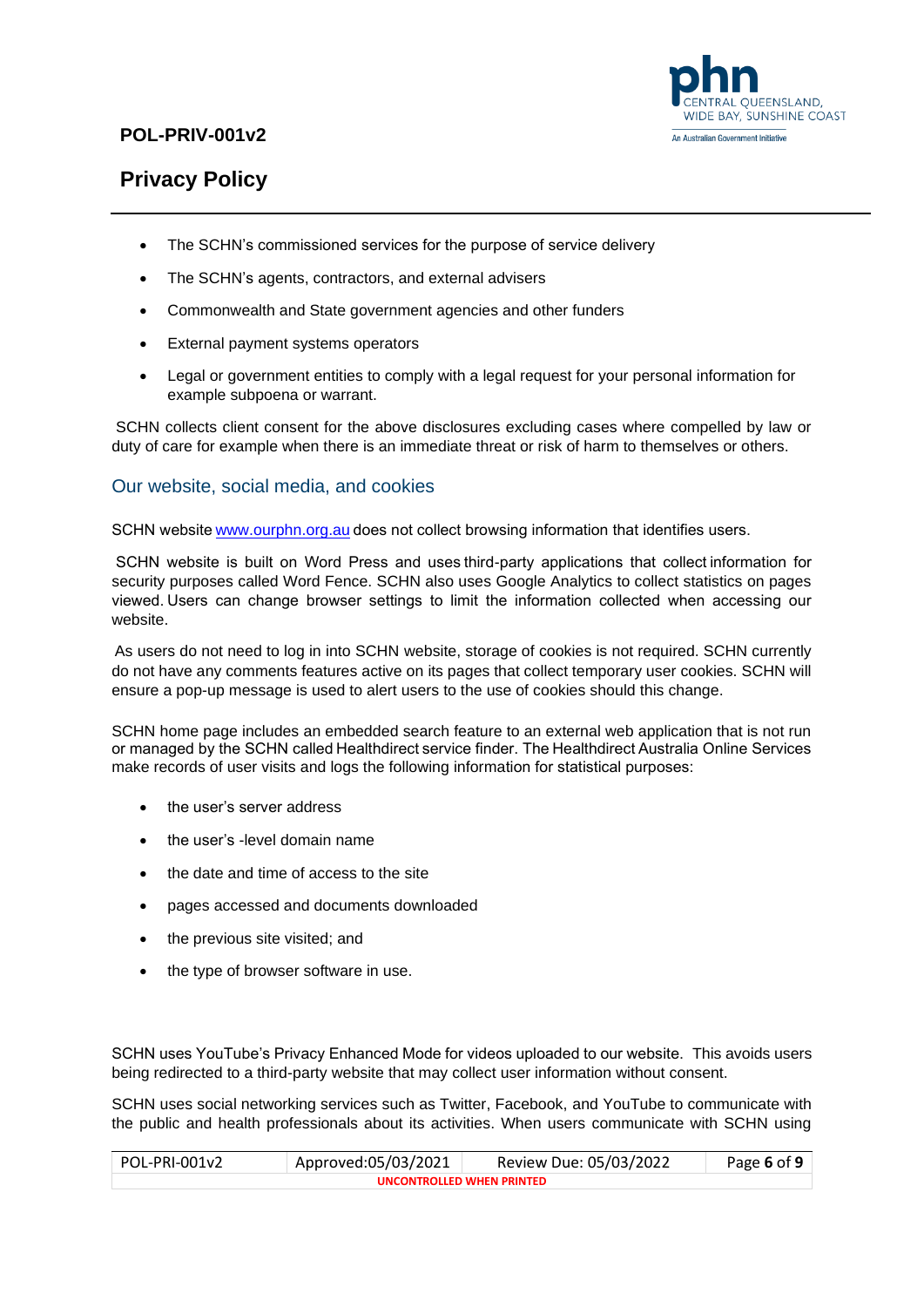



these services personal information may be collected, but SCHN only uses this information to facilitate communication with the user. The social networking service will also handle personal information for its own purposes. These services have their own privacy policies. Privacy policies for Twitter, Facebook, and YouTube (a Google company) are available on their websites. See Forms, record keeping, other documents above for links.

#### Direct marketing

SCHN newsletters and promotion materials are based on an opt-in subscription model. Subscribers can opt out of a subscription easily at any time.  

### Solicited and unsolicited personal information

As aforementioned SCHN does not collect any information unless for the specific purpose to perform our services.  SCHN will contain and destroy any unsolicited personal information in line with SCHN Notifiable Data Breach Policy.

### Access and amendments to client and employee information

Australian privacy law gives clients and employees the right access and to correct the personal information SCHN holds about them if it is: 

- **inaccurate**
- out of date
- incomplete
- irrelevant
- misleading

Individuals may request access to their own personal or health information held by Sunshine Coast Health Network Ltd by writing to the Chief Executive Officer, Sunshine Coast Health Network Ltd, PO Box 3067, Maroochydore, QLD, 4558. 

Requests will be acknowledged within seven (7) working days, and the intent is to provide a decision on requests within 30 days from original request date.  

Any amendments will be considered subject to the Australian Privacy Principles.

Valid reasons for refusal include:  

• The organisation believes that giving an individual access may endanger the life, health, or safety of any individual, or endanger public health or safety

| POL-PRI-001v2             | Approved:05/03/2021 | Review Due: 05/03/2022 | Page 7 of 9 |  |
|---------------------------|---------------------|------------------------|-------------|--|
| UNCONTROLLED WHEN PRINTFD |                     |                        |             |  |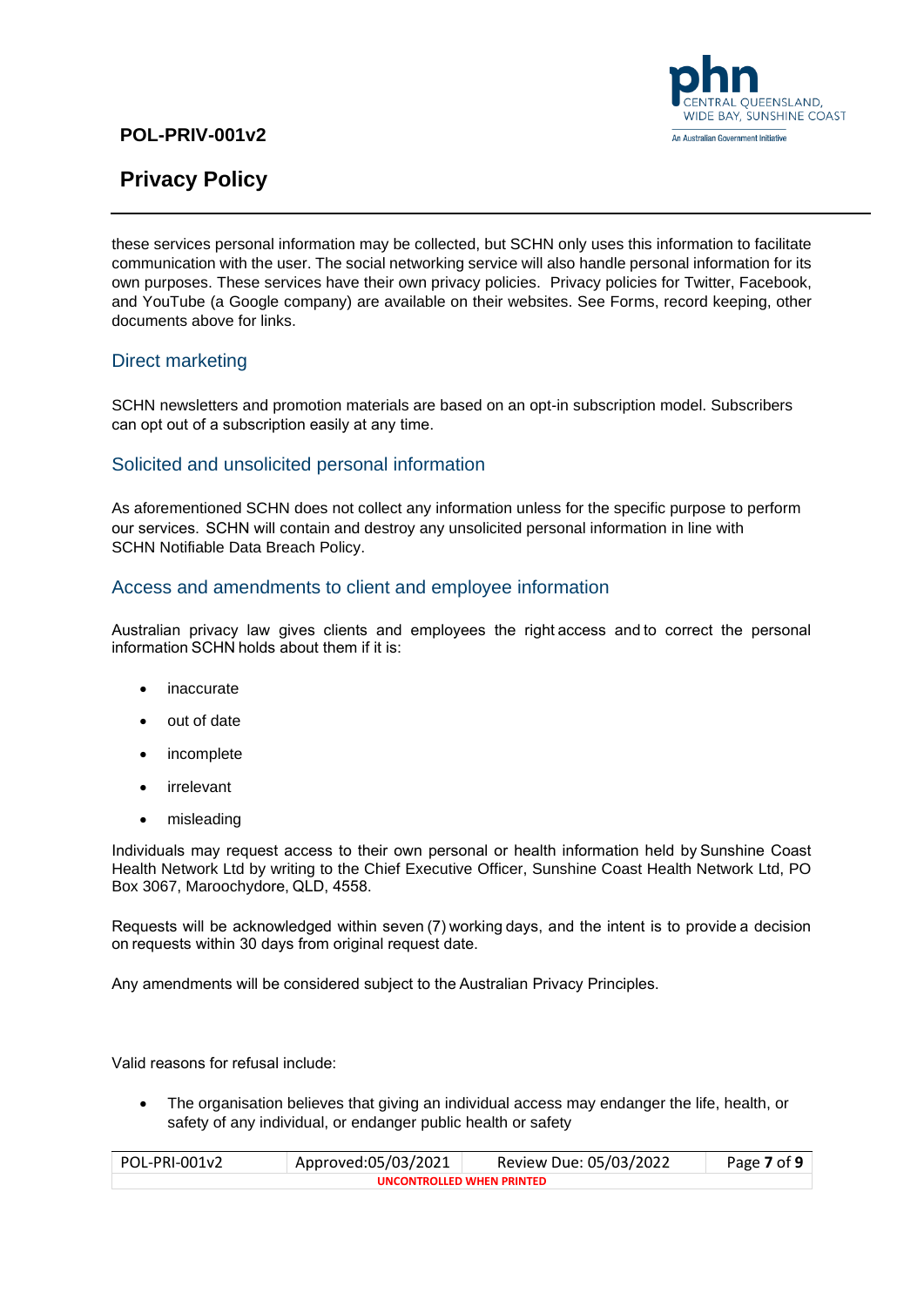

# **Privacy Policy**

- Giving an individual access would have an unreasonable impact on the privacy of other individuals
- The request is frivolous or vexatious
- An individual's personal information is part of existing or anticipated legal proceedings between such individual and the organisation

Should SCHN refuse an individual's request to access or correct personal information, SCHN will notify individuals in writing to inform them of:

- The reasons for refusing to correct your personal information
- An individual's right to request that a statement be associated with such personal information
- How to make a complaint

Generally, SCHN will not charge fees for giving individuals access to their personal information. However, SCHN reserves the right to charge reasonable fees where requests for personal information contain complications or are resource intensive.  

#### Feedback process

For individuals receiving health services who wish to make a privacy complaint should in the first raise privacy issues directly with the service provider.

If they are unhappy with the response they can escalate this to Sunshine Coast Health Ltd via the following methods as outlined on our website https://www.ourphn.org.au/provide-feedback/

The feedback officer will manage feedback in accordance with the External Feedback Management Policy 12.1 which can also be found on the feedback page of SCHN website as above.

If an individual believes their privacy complaint has not been appropriately handled by the Sunshine Coast Health Network Ltd, they should contact the Office of the Australian Information Commissioner 1300 363 992 (local call charge) or visit their website [www.oaic.gov.au](http://www.oaic.gov.au/%22%20/t%20%22_blank)

#### Associated Documents /Legislation

ISO/IEC 27001 Information Security Management (ISMS)AS/NZS

ISO/IEC 27002:2006 Information Technology - Code of Practice for Information Security Management.

AS ISO 27799:2011: Information Security Management in Health Using

ISO/IEC 27002

| POL-PRI-001v2             | Approved:05/03/2021 | Review Due: 05/03/2022 | Page 8 of 9 |  |
|---------------------------|---------------------|------------------------|-------------|--|
| UNCONTROLLED WHEN PRINTED |                     |                        |             |  |